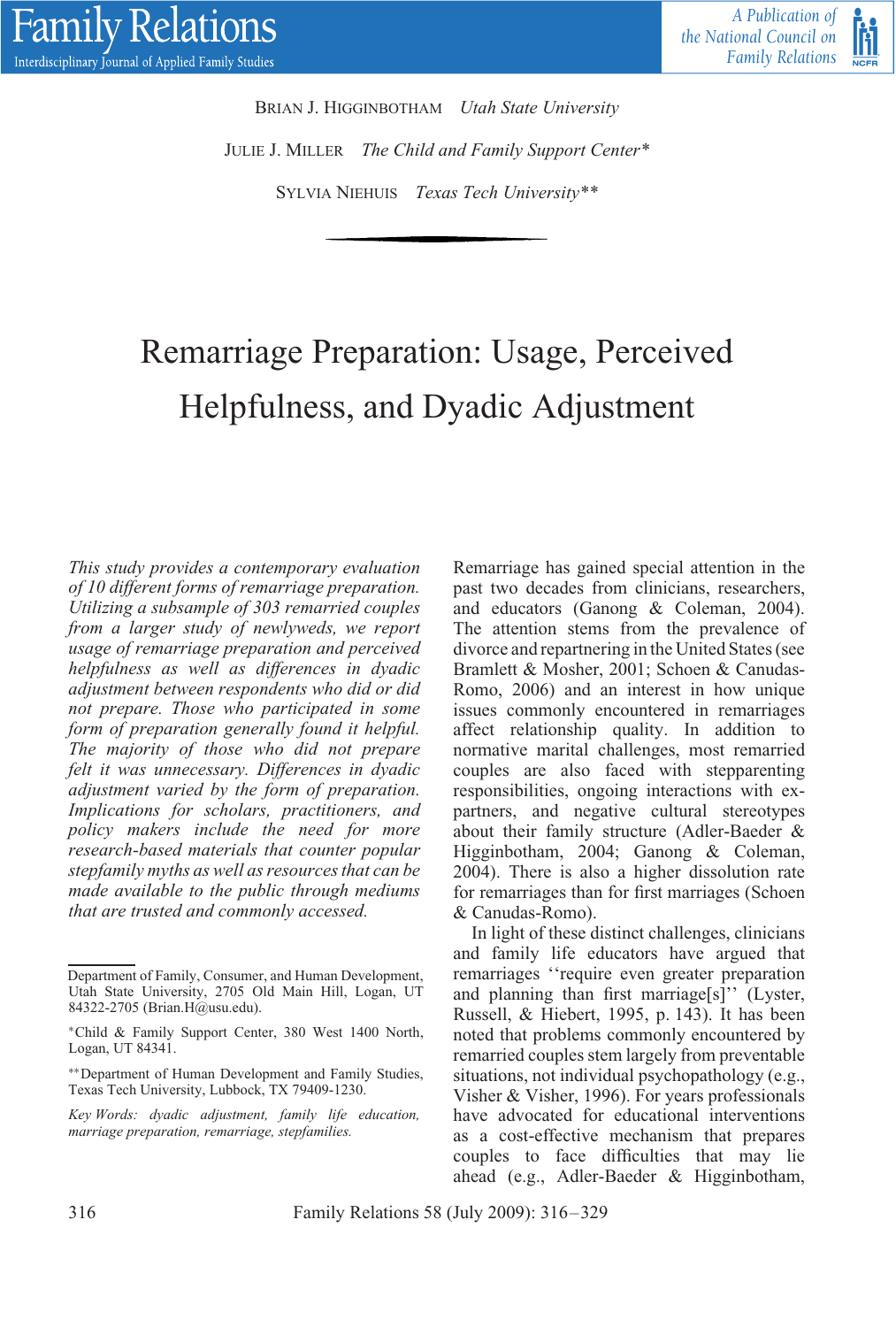2004; Messinger, 1976; Robertson et al., 2006). Theoretically, preparation – a form of early intervention – not only establishes or reinforces protective factors but, by dealing with risk factors before they become stable, also decreases the chances of later dysfunction (Coie et al., 1993; Stanley, 2001).

Although clinicians and social scientists have recommended preparation for many years, there is a dearth of up-to-date information regarding the usage and effectiveness of remarriage preparation. In 1989, Ganong and Coleman studied if and how 100 men and 105 women prepared for remarriage. The majority of individuals in their sample prepared for remarriage by cohabiting or by reading written materials or both. The various preparation activities were analyzed independently to determine if they individually affected relationship quality. Respondents considered most forms of preparation to be beneficial, even though some of the forms of preparation were statistically associated with increased couple and family problems. The researchers also found that women were more likely than men to participate in the different forms of preparation and more likely to rate them as helpful.

Ganong and Coleman (1989) prefaced their study by acknowledging several unknowns facing the field in the 1980s:

Although educational programs and approaches have been widely recommended by family helping professionals, little is known about how remarried adults with children actually prepare for remarriage. Do people read self-help literature? Do they consult with clinicians or attend remarriage preparation programs? *...* A related area of questions concerns the efficacy of remarriage preparation. *...* Does preparation help? (p. 28)

Nearly 20 years later, these questions have not been revisited. Despite the continued call from clinicians and family life educators for remarriage preparation (Adler-Baeder & Higginbotham, 2004; Visher, Visher, & Pasley, 2003), the increased prevalence and social acceptance of remarriage (Ganong & Coleman, 2004), the availability of government-sponsored remarriage education programs (see www.acf. hhs.gov/healthymarriage/funding/), and the plethora of remarriage self-help books on the market, there is no contemporary research on what, if anything, couples do to prepare for remarriage. Our objective in conducting this

study was to provide practitioners and policy makers with usage data for available forms of remarriage preparation and their perceived helpfulness.

We had several goals in conducting the present analysis. First, we patterned our study design after Ganong and Coleman's (1989) approach, to describe usage of various forms of remarriage preparation. In addition to the forms of preparation assessed by Ganong and Coleman (1989) (e.g., counseling and seeking advice from books or friends), we included contemporary preparation forms that were not available or as widely accessible in the 1980s (e.g., websites and educational classes). In addition to identifying what individuals did to prepare for remarriage and how helpful they consider the preparation to be, we also evaluated the reasons why people did not prepare. Respondents who participated in preparation activities were then compared with those who did not on reports of dyadic adjustment during their first and second years of marriage. Finally, we wanted to explore which of all the forms of preparation were predictors of later dyadic adjustment; thus, we incorporated multivariate analyses into this study.

On the basis of the aforementioned goals, we asked the following research questions: (a) Which forms of preparation were utilized by remarrying individuals? (b) Does preparation differ by gender? (c) For those who chose not to prepare, what were their reasons? (d) How helpful were utilized preparation forms rated? (e) Does remarital preparation have an association with later dyadic adjustment?

#### **METHOD**

#### *Sample Selection*

The data for this study came from a larger study of newlyweds (Schramm, Marshall, Harris, & Lee, 2005). Newlywed couples were randomly chosen (every fourth license) from all marriage licenses on file at the state's Department of Vital Records. The selected licenses were issued between January and July of 2002. Couples had been married for 6 months, on average, when the first wave of surveys was mailed (Time 1). Of the 2,823 survey packages sent out, 12 were not completed because the couples declined to participate, 282 were undeliverable, 1,519 were not returned, and 1,010 were completed and returned. The response rate for Time 1 was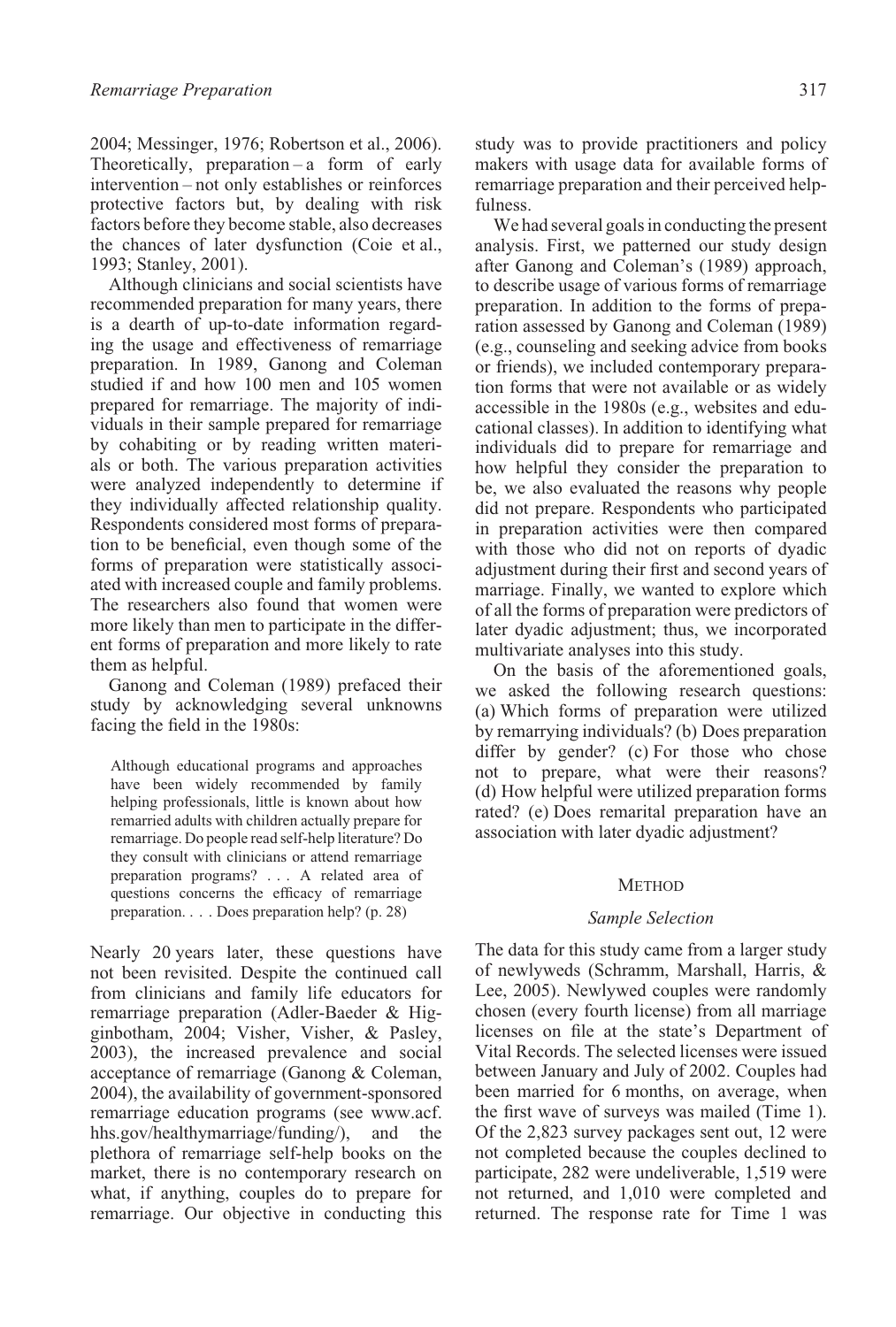40%. Of the 1,010 couples who responded, 303 reported being in a remarriage.

One-and-a-half years after the first survey was administered, a second survey packet (Time 2) was mailed to couples who had completed the first survey. At this point, couples had been married for approximately 2 years. Of those 1,010 couples who completed the survey at Time 1, 436 returned the second survey. The overall response rate for Time 2 was 43%. Of the 436 couples who responded at Time 2, 125 reported being in a remarriage. These 125 couples represent 41% of the 303 remarried couples who responded at Time 1.

The sample used to identify preparation usage and Time 1 dyadic adjustment was comprised of the 303 remarried couples who completed the survey at Time 1. Data from the subsample that completed both Time 1 and Time 2 surveys (125 remarried couples) was used to assess the relationship between remarriage preparation and Time 2 dyadic adjustment.

#### *Remarried Sample Characteristics*

*Marriage Number.* Approximately half of the remarried sample (49% of women; 52% of men) reported their current marriage to be a second marriage. Twenty-four percent of women and 23% of men reported their current marriage to be their first marriage but a second or higher order marriage for their spouse. The remaining quarter of respondents reported their current marriage to be their third or higher marriage. These percentages are consistent with national figures provided by the U.S. Census Bureau (1999). One hundred and thirty-six couples (45% of the respondents) reported cohabiting before remarriage.

*Age.* The age of women ranged from 19 to 85, with a median age of 34.5 years. The women's average age was 37. The men in the sample were slightly older with an average age of 39.6 years  $(MD = 37, \text{Range} = 20 - 87).$ 

*Ethnicity.* The sample was predominantly Caucasian (84% of women; 85% of men) and Latino (6% of women; 4% of men). The remaining 10% of the women and 11% of the men were African American, American Indian/Alaska Native, or Asian.

*Religious affiliation.* The most common religious affiliations for women were Mormon (60.9%), Catholic (8.1%), and Protestant (4.7%). For men, 59.7% identified as Mormon, 6.1% as Catholic, and 5.8% as Protestant. In total, 17% of women and 20.5% of men reported ''no formal religious affiliation.''

## *Procedure*

This paper reports on the secondary analysis with the remarried sample of the larger newlywed study. At Times 1 and 2, all couples were mailed a set of questionnaires. Each package contained self-addressed return envelopes and separate questionnaires for the husband and the wife to complete and return independently. Consistent with recommended practices for survey research (see Dillman, 2000), a \$2 cash incentive was included with the surveys.

#### *Measures*

The questionnaires for the larger newlywed study included 38 items and covered demographic information, premarital preparation, cohabitation history, and dyadic adjustment. Participants were asked if they had engaged in various forms of marriage preparation and, if so, how helpful each one was. The list of marriage preparation forms included professional counseling; visiting websites; talking to other couples, parents, or religious leaders; reading books, pamphlets, magazines, or newspapers; watching videos or movies about marriage; attending classes (two or more sessions); or attending a lecture/workshop (one session). Respondents rated the helpfulness of each form of preparation on a 5-point scale, ranging from *very helpful* to *not helpful at all*. Respondents who did not participate in a given form of preparation were instructed to mark ''Not applicable'' and to indicate why they did not participate. Five options were provided: ''Didn't think was needed,'' ''Not available,'' ''Took too much time,'' ''Spouse wasn't interested,'' and ''I wasn't interested.''

All respondents were asked whether they cohabitated before marriage. In light of the inconsistent literature on the effects of remarital cohabitation (e.g., Teachman, 2008; Xu, Hudspeth & Bartkowski, 2006), these data were specifically included in the present analyses of the remarried subsample. Although cohabitation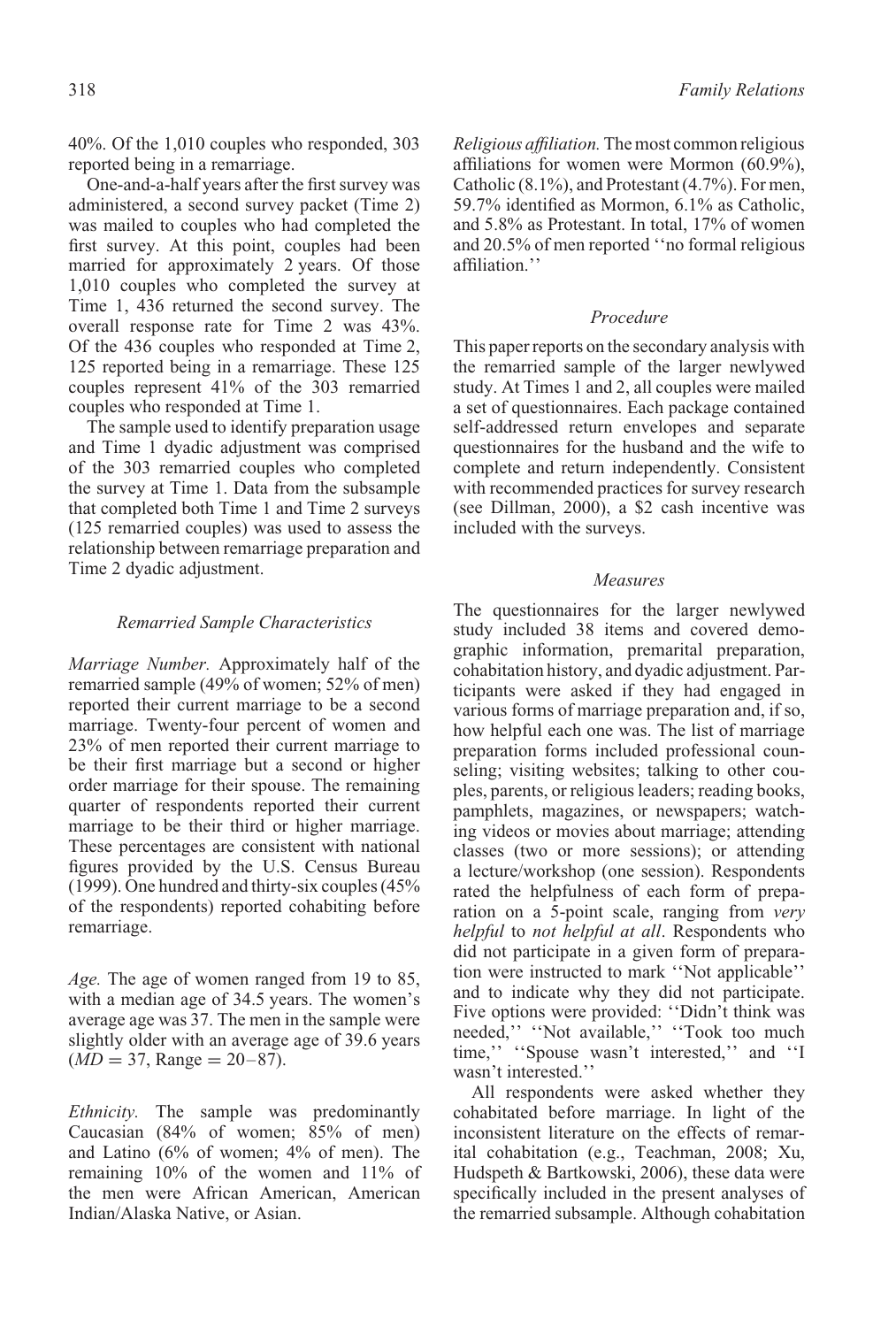was not listed as a specific preparation activity on the survey, the literature indicates that many individuals may consider premarital cohabitation to be a form of preparation for remarriage (Ganong & Coleman, 2004).

Also included on the surveys was the Revised Dyadic Adjustment Scale (RDAS; Busby, Christensen, Crane, & Larson, 1995), which is a shorter version of the Dyadic Adjustment Scale (Spanier, 1976). The RDAS consists of 14 items that comprise three subscales: satisfaction (4 items), cohesion (4 items), and consensus (6 items). The satisfaction subscale measures how satisfied an individual is with his or her marriage. The cohesion subscale measures the relative frequency of joint activities and discussions. The consensus subscale measures agreement on various issues, such as values, affection, and career decisions (Busby et al.). For each subscale, a summative score was created, with higher scores indicating greater satisfaction, cohesion, or consensus. For husbands and wives, at Time 1 and Time 2, the alpha coefficients for the subscales ranged from .86 to .89.

#### RESULTS

## *Remarriage Preparation*

*Forms of Remarriage Preparation.* Talking with other people (i.e., religious leaders, other couples, and parents) was the most frequently reported type of remarriage preparation, followed by reading written information such as magazines, pamphlets, or news articles. Reading books was also common but had a somewhat lower frequency (Table 1). Preparation forms that required more of an investment or commitment in time, money, or both such as classes or professional counseling, were less frequently used. Preparation aided by technology, such as watching videos on marriage or visiting a website, had the lowest reported usage. Women's and men's use of preparation only differed significantly for two of the preparation forms. Specifically, women were more likely than men to read a book ( $\chi^2 = 7.12$ ,  $df = 1$ ;  $p = .008$ ) and read pamphlets, magazines, or news articles  $(\chi^2 = 9.02, df = 1; p = .003).$ 

#### *Reasons for Not Participating in Preparation.*

The majority of respondents who did not use a particular form of preparation reported ''Didn't think was needed.'' The second most common response was a lack of personal interest, which was followed by unavailability. Few reported that they did not engage in a particular form of preparation because of the amount of time it would require. Fewer still marked ''spouse wasn't interested'' as a reason for nonparticipation (Table 2).

*Remarriage Preparation Helpfulness.* Just as nonparticipants were asked to explain why they did not participate, remarried respondents who did participate in marriage preparation were asked to rate the helpfulness of each form utilized. With few exceptions, most forms of preparation were rated as very helpful or helpful by at least half of the respective participants (Table 3). Women most often indicated ''Very

|                                              | Women $(n = 303)$ |         | Men $(n = 303)$ |         |
|----------------------------------------------|-------------------|---------|-----------------|---------|
| Preparation Form                             | Number            | Percent | Number          | Percent |
| Read a book on marriage*                     | 117               | 38.6    | 86              | 28.4    |
| Professional counseling                      | 56                | 18.5    | 65              | 21.5    |
| Talked with religious leaders                | 160               | 52.8    | 144             | 47.5    |
| Visited a website                            | 22                | 7.3     | 17              | 5.6     |
| Talked with other couples                    | 183               | 60.4    | 166             | 54.8    |
| Talked with parents                          | 201               | 66.3    | 190             | 62.7    |
| Read pamphlets, magazines, or news articles* | 135               | 44.6    | 99              | 32.7    |
| Watched videos or movies on marriage         | 47                | 15.5    | 40              | 13.2    |
| Attended a class (2 or more sessions)        | 59                | 19.5    | 52              | 17.2    |
| Attended a workshop or lecture (1 session)   | 44                | 14.5    | 37              | 12.2    |

Table 1. *Remarriage Preparation Participation*

*Note*. Percentages add up to more than 100 because respondents could mark all that applied.

∗Significant difference (*p<.*01) between women and men.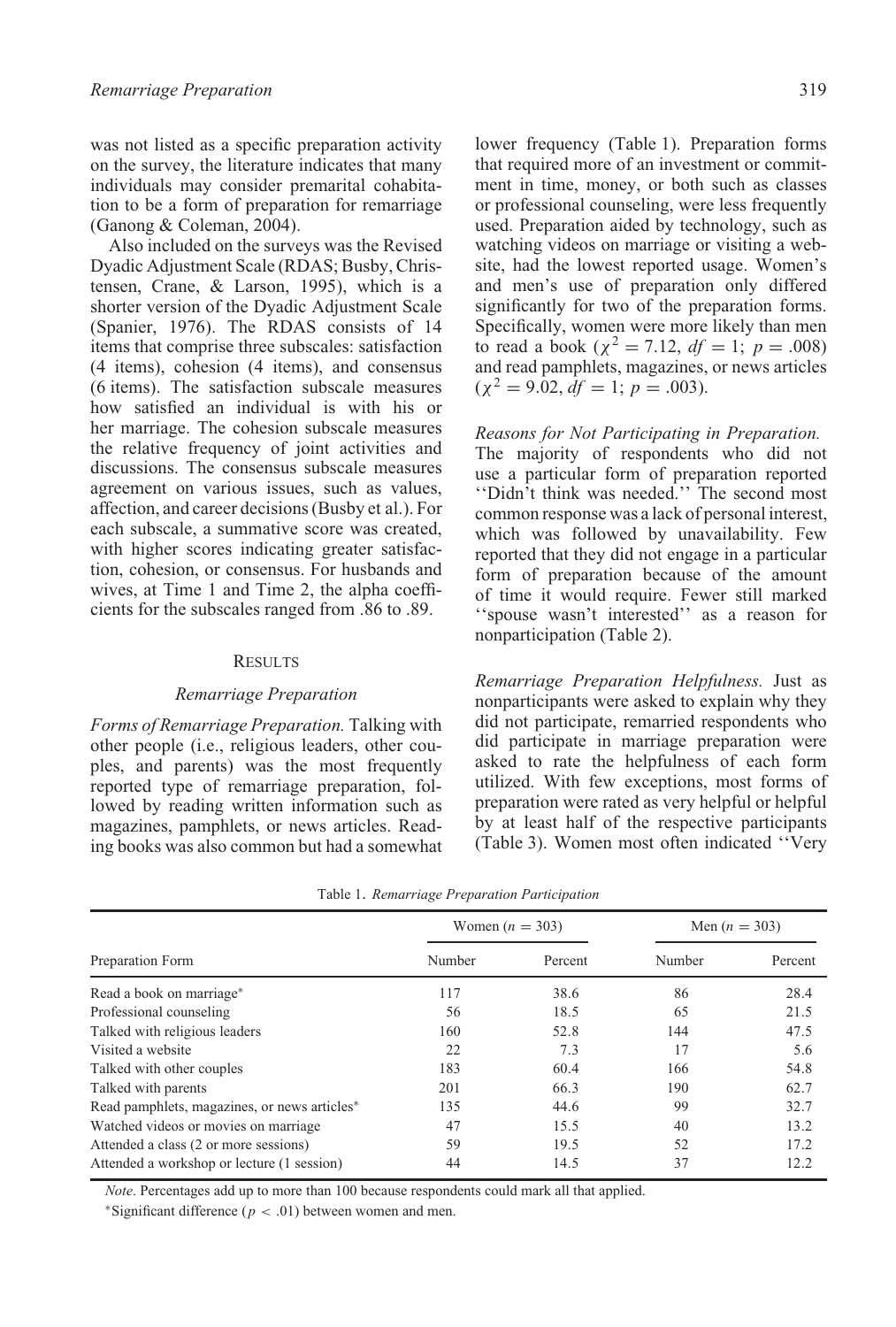|                                             |              | Was Needed<br>Didn't Think |                | Not Available | Took Too      | Much Time     |                    | Spouse Wasn't<br>Interested | I Was Not<br>Interested |      |
|---------------------------------------------|--------------|----------------------------|----------------|---------------|---------------|---------------|--------------------|-----------------------------|-------------------------|------|
| Preparation Form                            | ≽            | ≍                          | ≽              | ⋝             | ≽             | ⋝             | ≽                  | ⋝                           | ≽                       | ⊠    |
| Read a book on marriage                     | 51.8         | 45.5                       | 13.9           | 9.9           | $\sim$        | 7.9           |                    |                             |                         | 6.6  |
| Professional counseling                     | 65.9         | 53.1                       | $\frac{4}{11}$ | 12.6          | 3.2           | 6.8           | 3.2                |                             | 16.4                    | 26.6 |
| Talked with religious leaders               | 51.9         | 54.8                       | 12.4           | 4.0           |               | $\frac{6}{2}$ | 3.9                |                             | 31.8                    | 39.5 |
| Visited a website                           |              | 46.2<br>58.6               | 30.0           | 19.9          | 2.6           | 0.8           | 0.4                | $\sim 4$                    | 22.3                    | 32.6 |
| Talked with other couples                   | 44.6<br>58.3 |                            | 8.7            | 5.4           | 1.9           | 0.9           | 2.9                |                             |                         | 35.1 |
| lalked with parents                         | 65.1         | 59.3                       | 10.8           | 7.7           | $_{0.0}$      | 2.2           | $_{\odot}^{\circ}$ |                             | 24.1                    | 30.8 |
| Read pamphlets, magazines, or news articles | 63.0         | 52.1                       | 11.0           | 7.2           | $\frac{1}{4}$ | 3.6           | 0.7                | $\rm{C}$                    | 21.2                    | 37.1 |
| Watched videos or movies on marriage        | 52.1         | 47.3                       | 23.7           | 18.6          | 5.6           | 1.4           | $\vec{=}$          |                             | 17.2                    | 32.7 |
| Attended a class (2+ sessions)              | 55.6         | 50.0                       | 18.0           | 11.4          |               | 6.2           | 0.5                |                             | 17.1                    | 32.4 |
| Attended a workshop or lecture (one session | 54.2         | 49.3                       | 20.4           | 14.2          | 8.8           | 5.0           |                    |                             | 15.7                    | 31.5 |

| I<br>I                       |
|------------------------------|
| l<br>ı                       |
| i                            |
| י וח<br>ì                    |
| W                            |
| <br>$\overline{\phantom{a}}$ |
|                              |
| i di ser<br>J                |
| ١<br>ï                       |

| Preparation Form                             | ≽            | Σ               | ≽    | Σ                                                                     | ≽             | Σ                   | ≽                  | Σ                   | ≽                     | Σ    |
|----------------------------------------------|--------------|-----------------|------|-----------------------------------------------------------------------|---------------|---------------------|--------------------|---------------------|-----------------------|------|
| Read a book on marriage                      | 51.8         | 45.5            | 13.9 | 9.9                                                                   | 10.2          | 7.9                 | 2.4                | $\rm{C}$            | 21.7                  | 6.6  |
| Professional counseling                      | 65.9         | 53.1            | 11.4 | 12.6                                                                  | 3.2           | 6.8                 | 3.2                | $\overline{1.0}$    | 16.4                  | 26.6 |
| Talked with religious leaders                | 51.9         | 54.8            | 12.4 | 4.0                                                                   | 0.0           | 1.6                 | 3.9                | 0.0                 | 31.8                  | 39.5 |
| Visited a website                            | 44.6         | 46.2            | 30.0 | 19.9                                                                  | 2.6           | 0.8                 | 0.4                | 0.4                 | 22.3                  | 32.6 |
| Talked with other couples                    | 58.3         | 58.6            | 8.7  | 5.4                                                                   | 1.9           | 0.9                 | 2.9                | 0.0                 | 28.2                  | 35.1 |
| Talked with parents                          | 65.1         | 59.3            | 10.8 | 7.7                                                                   | 0.0           | 2.2                 | 0.0                | 0.0                 | 24.1                  | 30.8 |
| Read pamphlets, magazines, or news articles  | 63.0         | 52.1            | 11.0 | 7.2                                                                   | $\frac{1}{4}$ | 3.6                 | 0.7                | 0.0                 | 21.2                  | 37.1 |
| Watched videos or movies on marriage         | 52.1         | 47.3            | 23.7 | 18.6                                                                  | 5.6           | 1.4                 | 1.4                | 0.0                 | 17.2                  | 32.7 |
| Attended a class (2+ sessions)               | 55.6         | 50.0            | 18.0 | 11.4                                                                  | 8.8           | 6.2                 | 0.5                | 0.0                 | 17.1                  | 32.4 |
| Attended a workshop or lecture (one session) | 54.2         | 49.3            | 20.4 | 14.2                                                                  | 8.8           | 5.0                 | $_{0.9}$           | $\overline{0.0}$    | 15.7                  | 31.5 |
|                                              |              |                 |      | Table 3. Percentages of Women's (W) and Men's (M) Helpfulness Ratings |               |                     |                    |                     |                       |      |
|                                              |              | Helpful<br>Very |      | Helpful                                                               |               | Somewhat<br>Helpful |                    | Not Very<br>Helpful | Not at All<br>Helpful |      |
| Preparation Form                             | ≥            | Z               | ≥    | ⊠                                                                     | ≽             | Σ                   | ≥                  | Z                   | ≥                     | Z    |
| Read a book on marriage                      | 31.6         | 32.6            | 35.9 | 30.2                                                                  | 24.8          | 25.6                |                    | 0.5                 | 7                     |      |
| Professional counseling                      | 48.2         | 26.2            | 28.6 | 30.8                                                                  | 14.3          | 30.8                | $7.1\,$            | 6.1                 | $\frac{8}{1}$         | 6.1  |
| Talked with religious leaders                | 38.8         | 33.3            | 25.6 | 27.8                                                                  | 25.0          | 27.8                | 6.9                | 5.6                 | 3.7                   | 5.6  |
| Visited a website                            | 4.5          | 11.8            | 27.3 | 11.8                                                                  | 40.9          | 52.9                |                    | 11.8                | 0.0                   | 11.8 |
| Talked with other couples                    | 22.4         | 17.5            | 34.4 | 25.3                                                                  | 32.8          | 44.0                | 27.3<br>7.7<br>7.5 | 7.2                 | 2.7                   | 6.0  |
| Talked with parents                          | 29.9         | 19.5            | 31.8 | 33.7                                                                  | 28.3          | 33.2                |                    | 10.5                | 2.5                   | 3.2  |
| Read pamphlets, magazines, or news article   | 16.3         | 14.1            | 31.9 | 25.3                                                                  | 37.0          | 45.5                | $\Xi$              | 12.1                | 3.7                   | 3.0  |
| Watched videos or movies on marriage         | 17.0<br>30.5 | 15.0            | 29.8 | 20.0                                                                  | 38.3          | 40.0                | 6.4                | 20.0                | 8.5                   | 5.0  |
| Attended a class (2+ sessions)               |              | 32.7            | 45.8 | 25.0                                                                  | 18.6          | 28.8                |                    | 9.6                 |                       | 3.9  |
| Attended a workshop or lecture (one session) | $-34.1$      | 21.6            | 36.4 | 37.8                                                                  |               | 24.3                |                    |                     |                       | 10.8 |
|                                              |              |                 |      |                                                                       |               |                     |                    |                     |                       |      |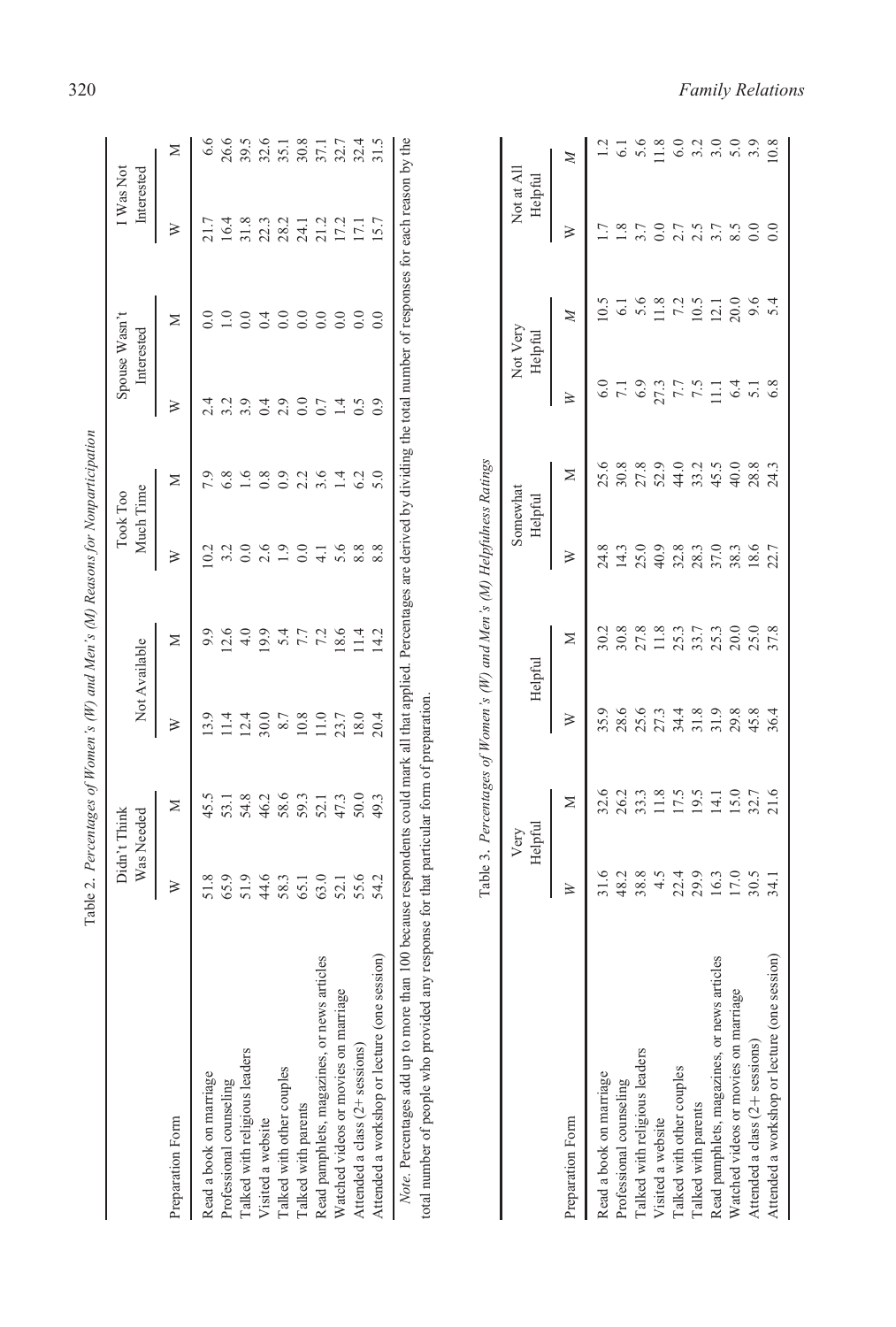helpful'' for professional counseling, talking with religious leaders, and attending a onesession workshop. For men, ''Very helpful'' was reported most often for talking with a religious leader, reading a book, and attending a class (2+ sessions). The forms of remarriage preparation that were rated on the low end, between ''Somewhat helpful'' and ''Not at all helpful," by more than 50% of both husbands and wives were visiting a website; reading pamphlets, magazines, and news articles; and watching videos.

# *Dyadic Adjustment – Bivariate Analyses*

A series of independent samples *t* tests were carried out, in which participants and nonparticipants for each form of remarriage participation were compared on the RDAS subscales. Following Ganong and Coleman's (1989) approach, *t* tests were carried out separately for men and women and run for each of the three subscales of the RDAS – satisfaction, consensus, and cohesion. Only those *t* tests that identified significant differences are presented below.

For only one form of preparation were there significant findings on all three of the RDAS subscales. This occurred when women's preremarital cohabitation was analyzed. Those who did not cohabit before remarriage reported higher scores of adjustment at Time 1 than women who did (satisfaction:  $t = 2.15$ ,  $p =$ *.*032; cohesion: *t* = 2*.*87*, p* = *.*004; consensus:  $t = 2.34, p = .020$ . However, for Time 2 adjustment, the differences were no longer significant.

On the satisfaction subscale, women who read pamphlets, magazines, and news articles reported lower satisfaction at both Time 1  $(t = 2.11, p = .036)$  and Time 2  $(t = 3.21, p =$ *.*002) than women who did not. Similarly, women who talked with their parents as preparation for remarriage had lower satisfaction at Time 2 ( $t = 2.20$ ,  $p = .030$ ), as did women who prepared by watching a video or movie on marriage ( $t = 2.55$ ,  $p = .012$ ).

Women who attended professional counseling had lower consensus scores at Time 2 than women who did not  $(t = 2.31, p =$ *.*020). However, women who attended a workshop or lecture reported more consensus at Time 2 than nonattending women  $(t =$ −2*.*13, *p* = *.*038). Similarly, women who read a book  $(t = -2.20, p = .029)$ , attended a class (*t* = −2*.*66, *p* = *.*008) or a workshop or lecture  $(t = -2.24, p = .026)$  reported greater cohesion at Time 1 than women who did not.

For men, only one *t* test was significant. Men who attended a workshop or lecture (one session) had higher consensus scores at Time 2 than men who did not  $(t = -2.13, p = .036)$ .

#### *Dyadic Adjustment – Multivariate Analyses*

In order to explore which forms of preparation were most related to later adjustment, two sets of regressions, one for women and one for men, were conducted with Time 2 consensus, satisfaction, and cohesion scores as dependent variables. In each analysis, a number of possibly confounding variables were statistically controlled: age, ethnicity, education, religion, income, and Time 1 levels of consensus, satisfaction, and cohesion, respectively. All of these control variables were entered in an initial block. Each of the 10 preparation activities listed on the survey, as well as cohabitation, was dummy coded and included in the second block of the regressions. All models had significant *F* values ( $p < .01$ ); however, the specific preparation activities were generally not significant predictors of dyadic adjustment (detailed and complete results are available from the first author). For females' satisfaction, watching videos/movies ( $\beta = -.185$ ,  $p =$ *.*081) and cohabitation approached significance  $(\beta = .214, p = .054)$ . Cohabitation was also marginally significant for females' cohesion  $(\beta = .210, p = .094)$ . Males' participation in one-session workshops was positively related to consensus ( $\beta$  = *.*213*, p* = *.*084) and cohesion  $(\beta = .265, p = .040)$ . Cohabitation was also positively associated with men's cohesion ( $\beta$  = *.*255*, p* = *.*018). For males, reading pamphlets and magazines was marginally negatively associated with both cohesion ( $\beta = -.290$ ,  $p = .051$ ) and satisfaction ( $\beta = -.219$ ,  $p =$ *.*079). Collectively, the multivariate analyses suggest popular media may have an adverse affect, whereas cohabitation may have a positive influence on later adjustment. However, these findings should be interpreted with caution as the sample size at Time 2 may have constrained the power of the analyses.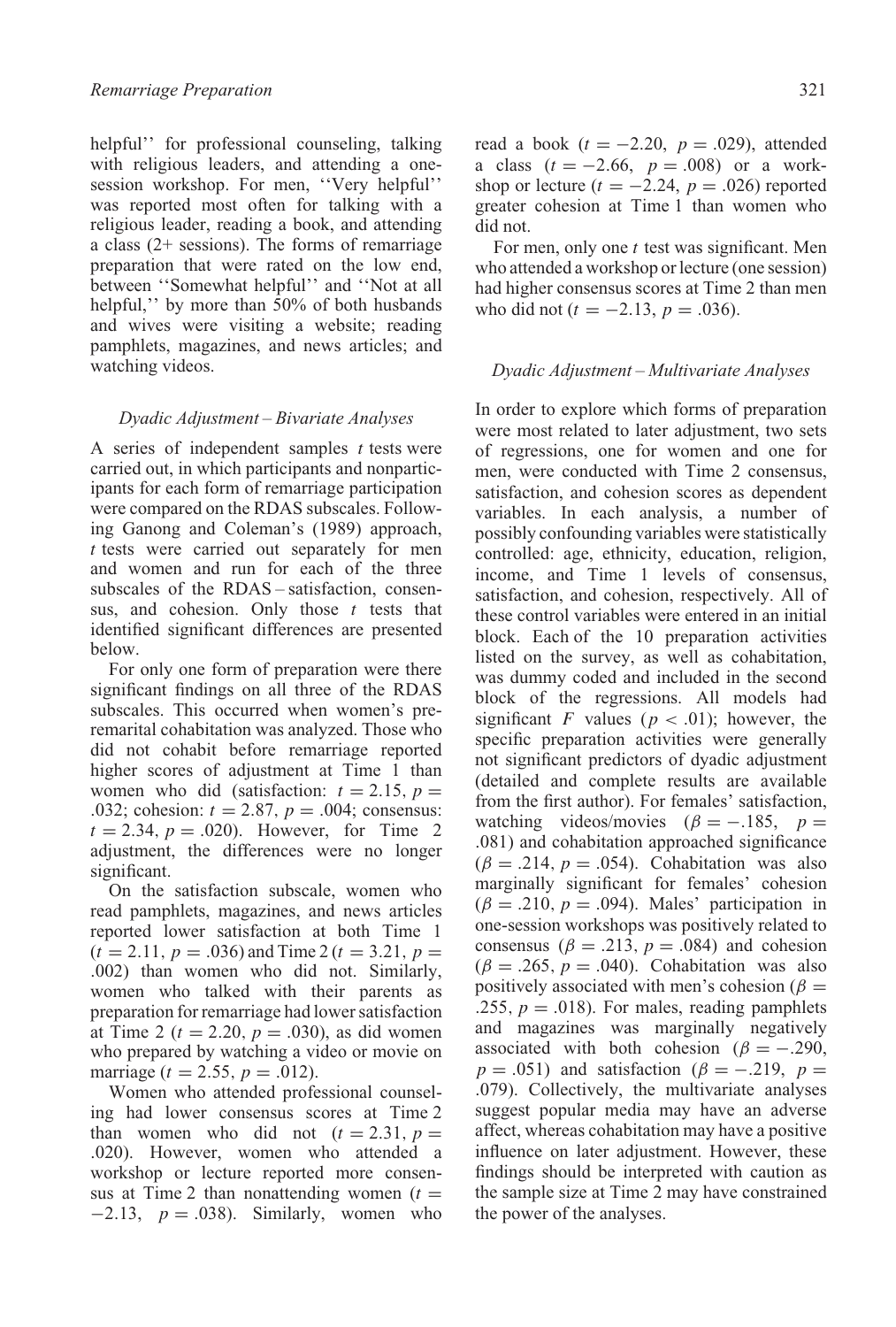## **DISCUSSION**

## *Forms of Remarriage Preparation*

Nearly 20 years after Ganong and Coleman's (1989) study was published, it appears individuals today prepare for remarriage in much the same way. Talking to others (e.g., religious leaders, other couples, or parents) was the most frequent approach to preparation. This finding is likely because of an issue of trust and accessibility. Furthermore, advice from family, friends, and clergy is generally free. In the case of religious participants, meeting with clergy may have also been a necessity or requirement. Because 60% of the sample identified themselves as Mormons, the Mormon culture merits particular consideration. Remarriage is accepted in the Mormon faith, and there is some evidence that remarriage is more common for Mormons than other religious groups such as Protestants and Catholics (Heaton, 1987). Mormons desiring to marry in a Mormon temple, whether for a first time or for a remarriage, are required to have an interview with their bishop before the wedding. However, the purpose of this interview is to discuss moral worthiness (i.e., whether the partners keep the commandments) and may or may not involve any relationship counseling or what secular family life educators would consider marriage preparation (cf. Ashton, 2005).

Mormon bishops are lay church members without professional counseling training (Ashton, 2005). What, if anything, these clergy know about remarriage and stepfamily issues is unknown. A bishop who feels that a couple is not sufficiently prepared for marriage is likely to refer the couple to a professional counselor, who is likely a member of the Association of Mormon Counselors and Psychotherapists (AMCAP). A study of AMCAP counselors found those who do remarriage preparation tend to use handouts (67.7%) and assign reading materials (62.2%; Ashton). These statistics are consistent with, and may help to explain, other findings in the present study. For example, the second most common approach involved reading written material (i.e., books, magazines). The attraction to written materials is understandable. Written materials are generally inexpensive, readily available, require a minor time commitment, and can be read in private around one's own schedule. Written materials may also attract individuals by the

promise of packaged information readers think they want or need.

Preparation forms that could be viewed as more intrusive, expensive, or intensive, such as counseling and workshops, were not used as frequently. Although pre-remarital education is recommended by scholars and practitioners (e.g., Adler-Baeder & Higginbotham, 2004; Visher & Visher, 1996) and marriage education is being funded at unprecedented levels (e.g., Brotherson & Duncan, 2004; Ooms, Bouchet, & Parke, 2004; www.acf.hhs.gov/healthymarriage/funding/), concerns have been raised about the accessibility, applicability, and availability of educational opportunities that meet the needs of remarried families (Adler-Baeder & Higginbotham; Robertson et al., 2006). Embarrassment, fear of stigma, and the associated costs of formal types of preparation, appear to be major barriers to remarrying couples and first marriages alike (cf. Doss, Rhoades, Stanley, & Markman, 2009).The results from this study confirm that relatively few remarrying couples take advantage of formal educational programs. Less than one fifth of women and men reported attending two or more sessions of a marriage preparation class, and only 14.5% of women and 12.2% of men attended a single-session workshop or lecture. These figures provide some support for critics of the Federal Healthy Marriage Initiative who have expressed doubt that formal relationship education programs will be utilized by or benefit, or both, more than a select few. Furthermore, for those who do attend, it may be that there is a ''selection effect,'' in that they already have a greater commitment or desire to make the relationship work (Stanley, 2001).

Despite living in an age of technological advancements, very few individuals chose to prepare for remarriage by watching a video or movie about marriage or visiting marriagerelated websites. Given the vast amount of information available on the internet, it is surprising that more did not use it to prepare. However, given the age range of participants, the individuals in this study may not have been as technologically savvy as younger generations or as aware of the vast amount of information currently available on the internet. Alternatively, they may have been skeptical about the information that was available. The lack of internet usage as a form of preparation may actually be a good sign in that many sites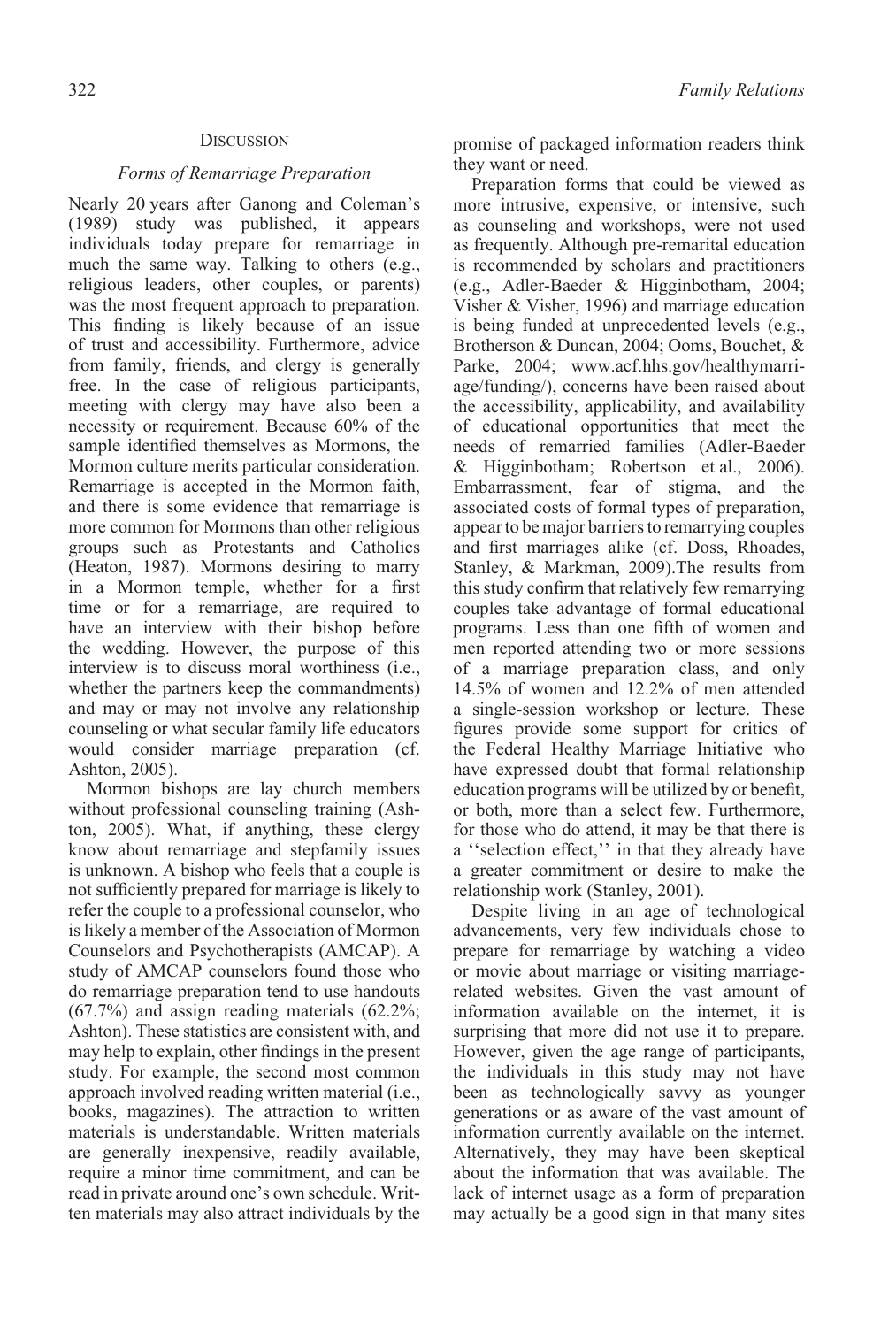contain misinformation or biased advice that could do harm if accepted and followed (Ganong & Coleman, 2004, p. 226).

*Reasons for Nonparticipation.* From the existing literature, there are several factors that may explain why many chose not to participate in remarriage preparation. Remarrying couples may believe that ''if it isn't broken, don't fix it'' (Ganong & Coleman, 1989, p. 31). In the current sample, depending on the form of preparation under consideration, roughly 45 – 65% of respondents reported that type of preparation was not needed. Scholars have noted that engaged couples in general ''are blinded by romance, so they fail to see potential pitfalls; they focus on the wedding rather than the marriage'' (Hawkins, Carroll, Doherty, & Willougby, 2004, p. 551). Consequently, remarrying couples may dismiss the value of preparation when they are experiencing high levels of positive emotions during their courtship (Ganong & Coleman, 2004).

A related reason for nonpreparation could be that in the absence of major, overt problems, individuals may purposefully avoid remarriage preparation out of a notion that ignorance is bliss. In other words, if things are going well there is no reason to upset the situation by introducing information that may lead to problem awareness (Ganong & Coleman, 2004). Yet, the results of the current study suggest that remarrying couples today may be less avoidant than those in the 1980s sample (cf. Ganong & Coleman, 1989; Table 1). The percentage of contemporary respondents who reported ''Not interested'' as their reason for not participating ranged from roughly 25 to 40% for men and 15 to 32% for women depending on the form of preparation being considered. Personal disinterest was indicated more frequently than reports of a partner's lack of interest. Men almost never reported that their partner was uninterested, which supports the notion that women are more interested in remarriage preparation (Ganong & Coleman, 1989). However, for any given form of preparation, fewer than 6% of nonparticipating women reported a lack of interest by their husband, which suggests that neither men nor women view their partner as the primary deterrent for preparation.

Additionally, remarrying couples may believe that preparation is unnecessary because of previous life experiences. They may feel they have already been prepared through the hands-on experience gained from their previous marriage(s) or current cohabitation (Ganong & Coleman, 2004). Roughly half of the sample cohabited before their remarriage and may likely consider that experience to be more useful preparation than anything that could be learned from a book, relative, or workshop.

# *Remarriage Preparation Helpfulness*

The majority of those who participated in any given form of remarriage preparation rated it as helpful, which is consistent with a recent metaanalysis of relationship education (Hawkins, Blanchard, Baldwin, & Fawcett, 2008) and Stanley's (2001) observation that most people who participate in marriage preparation do find it to be beneficial. Preparation for remarriage, in any form, helps increase awareness of the issues people might face when they remarry. Perceived helpfulness likely stems from getting suggestions (if not specific tools or skills) about how to address negative aspects of relationships and how to increase positive interactions. Theories and literature invoking formal and informal social relationships may provide valuable vehicles for further investigation. Although such a connection must be considered tentative at this point, many of the forms of remarriage preparation cited by the present respondents – such as conversations with other couples, consultation with clergy, and attending lectures and workshops – appear to fall within the theoretical framework of *social capital* (e.g., Putnam, 2000). According to this perspective, active maintenance of social ties within one's community benefits not only the individual participants on specific occasions, but the community as a whole.

# *Gender and Preparation Participation*

The finding that men use most forms of preparation just as often as women is encouraging for those who advocate for involving both partners in preparation efforts (e.g., Halford, Markman, Kline, & Stanley, 2003) and suggests at least two possibilities. One, men may be increasingly more amenable to remarriage preparation. The cultural stigma toward preparation may be waning, and men, who are more likely to become residential stepparents through remarriage (Ganong & Coleman, 2004), appear to be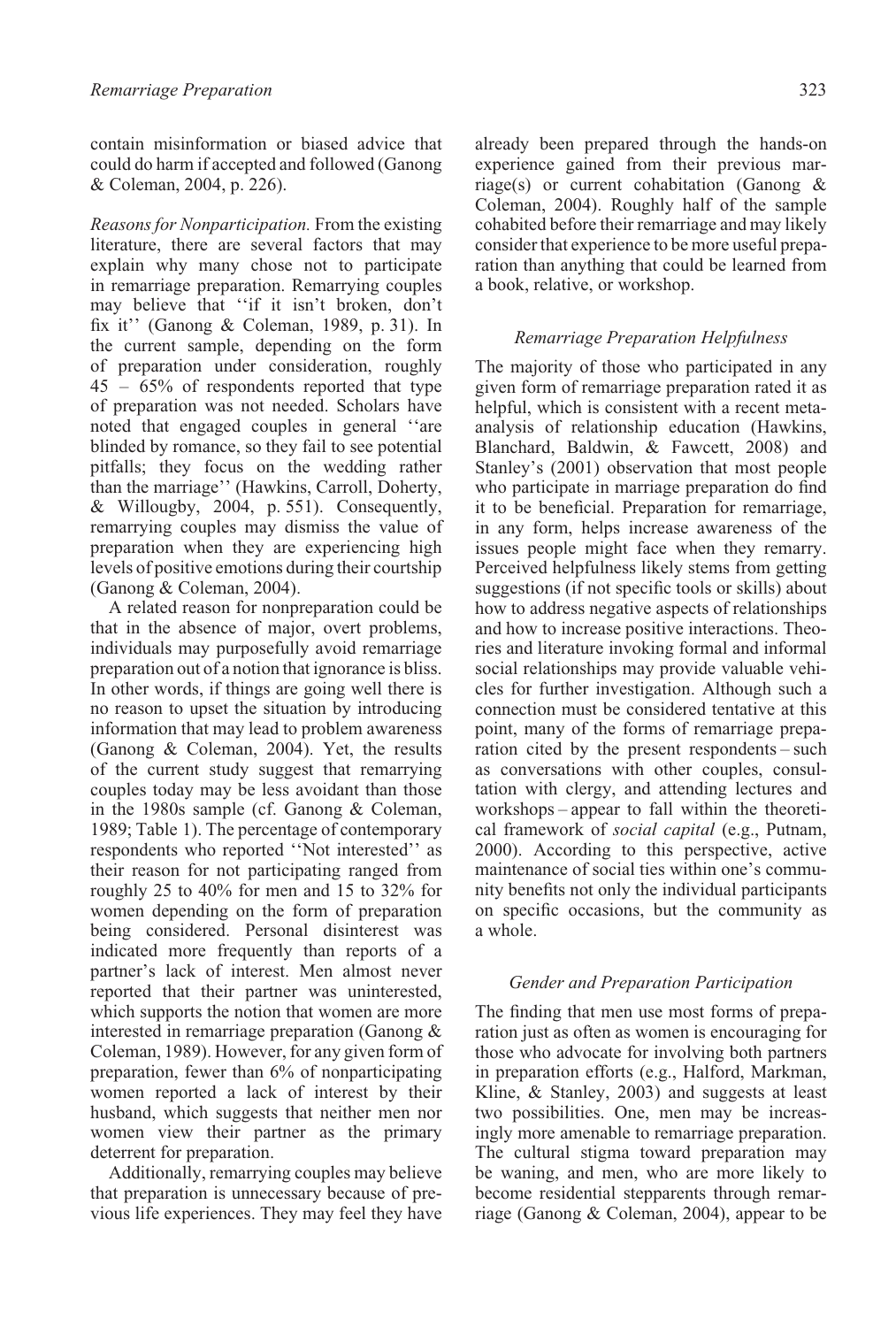increasingly willing to seek information on how to deal with the situations they will likely face.

However, although men in this sample participated more in preparation activities than their counterparts in the 1980s (cf. Ganong & Coleman, 1989), it is possible that fiancées may be the driving force behind men's participation. Men participated just as often as women when the preparation took the form of an activity that couples could do together (e.g., attending a workshop or watching a movie). Women, however, were still more likely than men to utilize self-directed and less formal preparation activities, such as reading books, pamphlets, and magazines. This could be one explanation as to why there was only one significant difference on dyadic adjustment between the men who did and did not participate. Although anyone could theoretically benefit from any marriage education experience, the maximum benefit should not be expected if someone participates merely to comply with a partner's request.

# *Dyadic Adjustment*

The bivariate finding of lower consensus scores associated with counseling may be due to the fact that many common therapeutic strategies are perceived as unhelpful by stepfamilies (see Visher et al., 2003). Alternatively, the findings could be an artifact of additional clinical problems or that the initial dissatisfaction that led to counseling was not resolved. Ganong and Coleman (1989) reported that the wives and husbands who attended preremarital counseling had more disagreements and stepfamily problems. Consistent with Ganong and Coleman's findings, satisfaction at Time 2 was also lower for those who prepared by going to a professional counselor, although not quite statistically significant  $(t = -2.35,$  $p = .063$ ).

Although the overwhelming majority of female participants who prepared by talking with parents reportedly found the experience either somewhat helpful, helpful, or very helpful (90% of women), their satisfaction at Time 2 was lower than that of respondents who did not prepare by talking with parents. These findings call into question the quality of information provided by parents. If talking to parents is viewed as helpful, but subsequently lowers dyadic satisfaction, parental involvement may

help women think about remarital issues but does little to help solve them in satisfying ways. The same is likely true for preparing by talking with other couples; those women who did reported less satisfaction at Time 2, another finding that approached statistical significance  $(t = 1.95, p = .053)$ .

The multivariate analyses and the bivariate comparisons between those who did and did not use media as a form of preparation (whether in printed or electronic form) suggest that individuals who do use media may receive inadequate, misleading, or negative information. The popular press and media are not subject to scholarly peer review. Consequently, such materials may provide a false sense of preparation while fostering unrealistic expectations or false stereotypes (see Leon & Angst, 2005). Our contemporary findings of a negative association between media and females' dyadic satisfaction are consistent with those of Ganong and Coleman (1989), who found that those who sought advice from printed material reported more problems and disagreements.

The multivariate analyses suggest only a few associations with adjustment at Time 2, which is likely due to the low power in the relatively small subsample that completed both Time 1 and 2 surveys. With that in mind, cohabitation in the multivariate tests was positively associated with adjustment, whereas in the bivariate analyses the association was negative. Although this inconsistency probably stems from the inclusion of control variables in the multivariate analyses, the discrepancy is consistent with the extant literature that has found both positive and negative relationships between cohabitation and remarital outcomes (Teachman, 2008; Xu et al., 2006).

Several findings from the analyses did support respondents' subjective reports that preparation was helpful. Women who read a book on marriage, attended a class, or attended a workshop or lecture reported higher levels of cohesion at Time 1 than women who did not prepare in similar ways. Consensus was also higher for women at Time 1 and for men at Time 2 who attended a workshop or lecture. The analyses taken as a whole, particularly the self-reported perceptions of helpfulness, lends some support for previous arguments in favor of premarital preparation (i.e., Stanley, 2001).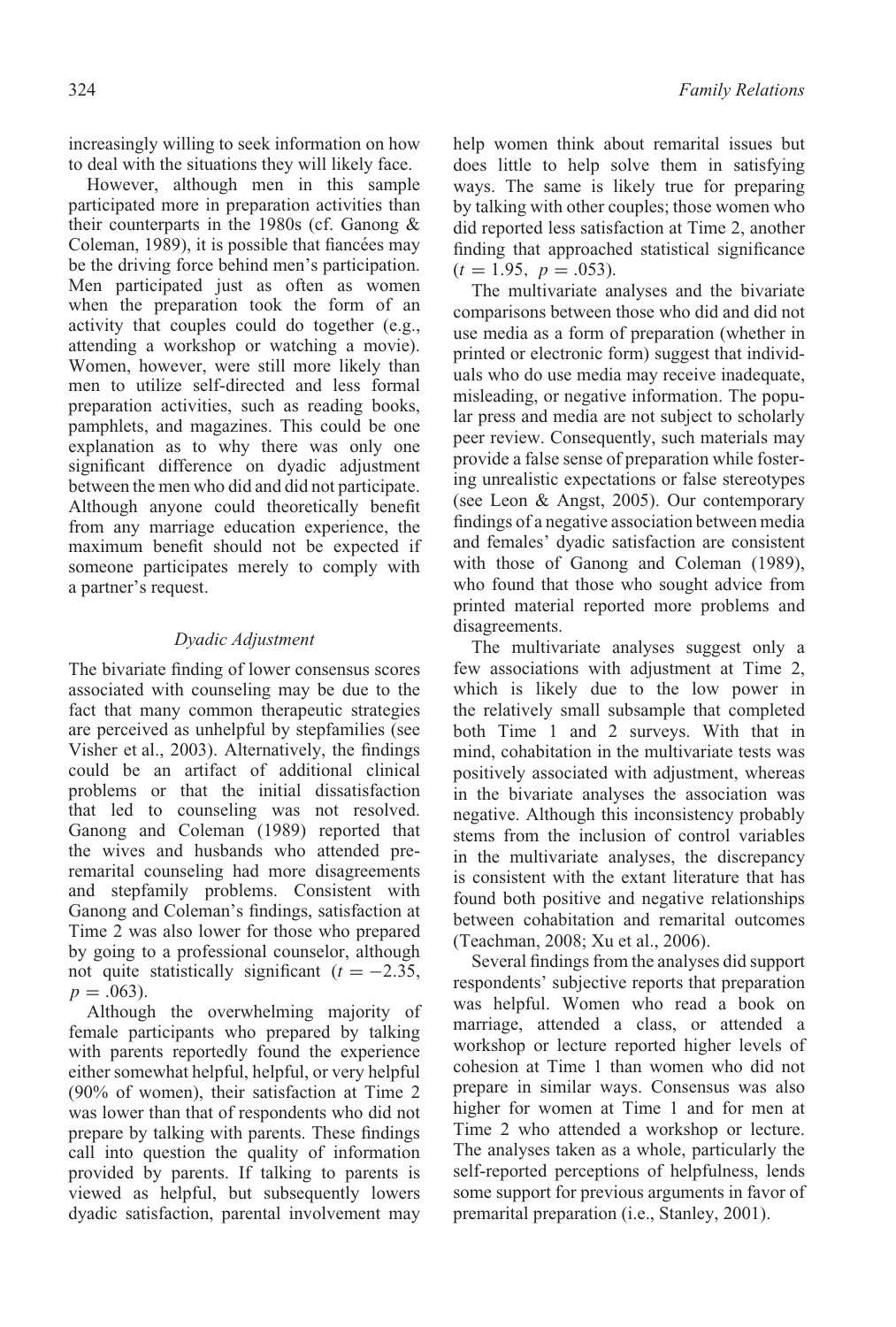### *Implications for Policy and Research*

It still remains unclear whether remarrying couples consider cohabitation as a form of preparation to the point that other preparation activities are deemed inferior or unnecessary. Although individuals in the present study were asked to report whether they had cohabited before remarriage, they were not asked whether their cohabitation experience specifically prepared them for remarriage. Some researchers have suggested that premarital cohabitation may not be a deliberate form of marriage preparation (e.g., Manning & Smock, 2005; Stanley, Rhoades, & Markman, 2006). Rather, couples "slide" from noncohabitation to cohabitation to marriage via the ''inertia'' effect (Stanley et al., 2006), a nondeliberate and incremental process propelled by greater constraints to leaving the relationship relative to lower dedication to remaining in the relationship (Manning & Smock).

The idea of the ''inertia'' effect has been formulated primarily with regard to cohabitation before first marriages. Remarriages, however, differ from first marriages in a number of significant ways, which is why some researchers suggest that cohabitation may be a good way to prepare for remarriage, especially for individuals who bring children into the remarriage (e.g., Wineberg & McCarthy, 1998). In that situation, cohabitation may signal commitment to remarriage and be equivalent to what engagement was for individuals headed for a first marriage (Wineberg & McCarthy). Even though research findings are still inconclusive, studies have shown that cohabitation before remarriage may have a positive effect on remarriage quality (e.g., Hanna & Knaub, 1981) and stability (e.g., Teachman, 2008). However, others have found inverse relationships between cohabitation and remarital happiness and stability (e.g., Xu et al., 2006). Knowing if cohabitating stepfamilies do in fact see themselves as preparing for marriage would be of particular interest to the field in light of the Federal Healthy Marriage Initiative, which targets, among other groups, nonmarried couples with children (www.acf.hhs.gov/programs/ opre/strengthen/build\_fam/) and couples in stepfamilies (www.acf.hhs.gov/programs/opre/ strengthen/sup\_stepfamilies/).

Although many of the preparation forms did not reach statistical significance (in bivariate or multivariate tests), this does not necessarily imply that remarriage preparation, in its various

forms, is not helping individuals. Rather, it may be, as with general marriage preparation, that the positive effects on marital quality are shortlived (Carroll & Doherty, 2003). The knowledge and skills learned during preparation activities, which may seem helpful at the time, should not be expected to have long-term effects if not continuously applied. Participants in this study reported on dyadic adjustment in their first and second years of remarriage, when positive effects of their preparation may have already dissipated. Furthermore, differences due to remarriage preparation may be obscured by post-remarriage enhancement activities (e.g., couple retreats, Marriage Encounters), which were not measured.

Other possible explanations for nonsignificant group differences include (a) a restriction of range created by the high scores of dyadic adjustment for both those who did and did not prepare and (b) the focus on dyadic adjustment of the adults rather than the adjustment of the stepfamily (see Ganong & Coleman, 1989). Future research should extend the questions asked in this study by analyzing what information is actually contained in the preparation forms utilized by remarrying couples. Researching individual, couple, structural, and cultural characteristics that may influence usage would also be helpful in creating effective marketing, recruitment, and retention strategies.

As policy makers continue to reflect on the need, approach, and efficacy of remarriage education, the recommendation for more qualitative studies should be reiterated (see Coleman, Ganong, & Fine, 2000). Qualitative interviews can lead to a greater in-depth understanding of the issues remarrying couples face, what forms of preparation they desire, and how well existing forms of preparation address their unique issues. For instance, how do structural factors known to impact remarital quality and outcomes (i.e., children, finances, ex-spouses) affect preparation usage and effectiveness? Whether, and in what manner, these issues are addressed in the implementation of marriage education (i.e., is child care provided?) may have as much influence on usage and outcomes as the actual content that is taught. Additionally, understanding the needs and requisite adaptations to make remarriage education culturally appropriate for diverse populations is still in its infancy (Adler-Baeder & Higginbotham, 2004).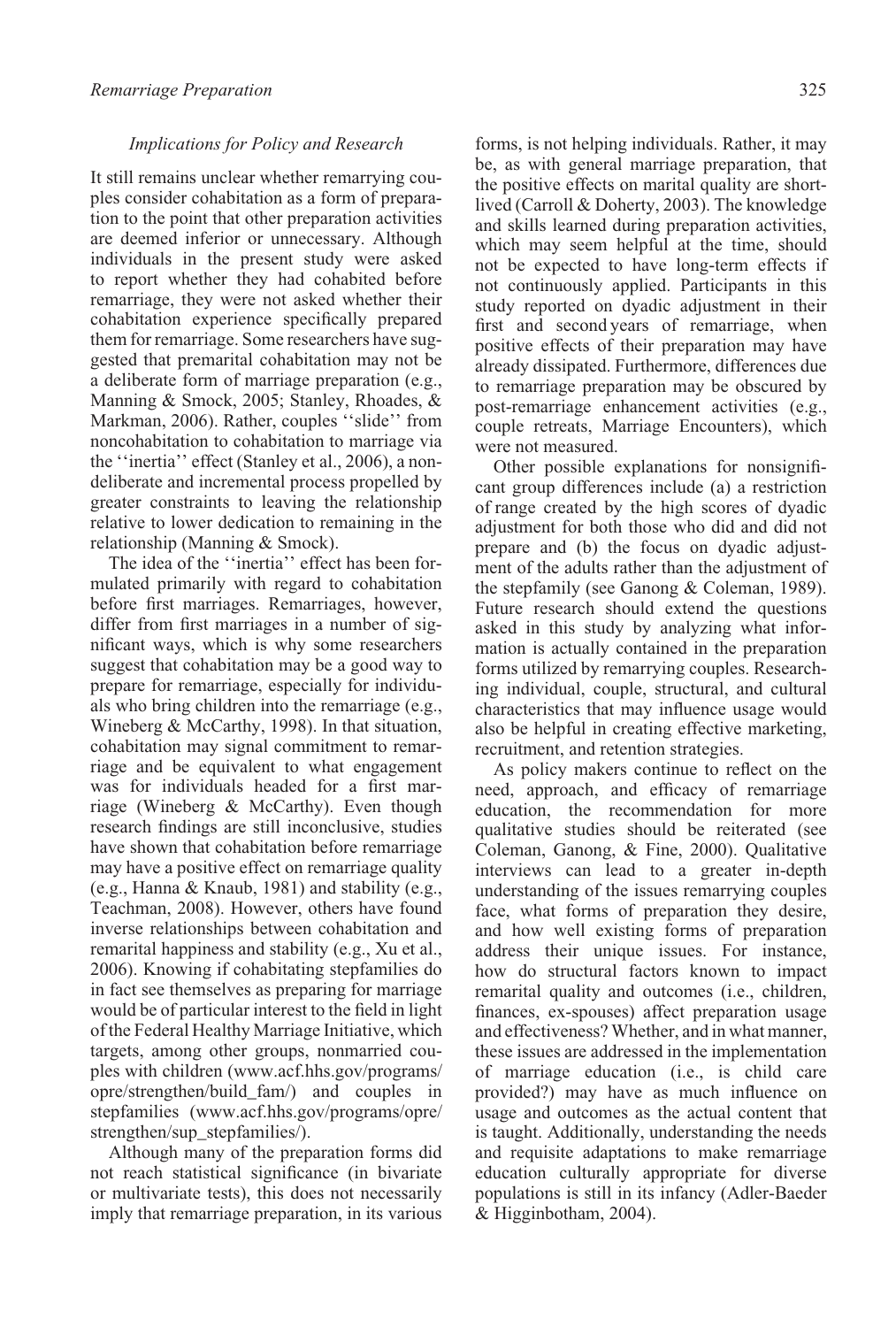# *Implications for Practice*

Our findings underscore the ongoing challenge in the field to recruit couples for stepfamily education programs (see Robertson et al., 2006). There are relatively few empirically validated, remarriage-specific, relationship education programs (see Adler-Baeder & Higginbotham, 2004 and http://www.smartmarriages.com for a listing of available programs), which may explain why more individuals in this sample did not use educational classes or workshops. The low usage of educational classes could also be due to remarrying couples believing that their union will be similar to previous marriages and, therefore, additional preparation is not necessary (Ganong & Coleman, 2004). Whatever the reason, to build the case for continued remarriage education funding, the field must address the lack of relevant resources and perceived need reported by remarrying couples.

An encouraging trend for family life educators is the perceived helpfulness of preparation. Remarriage preparation was reported as helpful by the overwhelming majority of respondents who engaged in it. However, some of the comparisons on dyadic adjustment between those who did and did not prepare call into the question the quality of the advice in printed media, on the internet, and by nonprofessionals. On the basis of the high reported usage of these informal preparation activities, it would be prudent for the field to improve, expand, and create more accessible resources for the public. Accurate and accessible printed material is important not only to educate those entering a remarriage, but to inform parents, religious leaders, and friends from whom remarrying couples commonly seek advice. The creation of a stepfamily typically brings about unique challenges to dyadic adjustment and stability (see Ganong & Coleman, 2004), many of which may go unrecognized by those attempting to help. Although couples, clergy, friends, parents, and helping professionals alike need to be aware of challenges in remarriage, it would also be helpful to disseminate information about stepfamily strengths (Visher et al., 2003). Remarriage myths and stigma abound in our culture (Ganong & Coleman, 2004) and people appear to be turning to books, pamphlets, or magazines for guidance. Because media can shape perceptions (Leon & Angst, 2005), scholarly information about stepfamily strengths

needs to be disseminated in such a way as to combat misleading or maladaptive messages that appear in nonjuried outlets.

Education and resources for clergy appear to be particularly important. Estimates suggest that  $60-80\%$  of first marriages and  $30-40\%$ of second marriages occur in churches (Giblin, 1994; Stanley, 2001). In light of these figures, it is not surprising that nearly half of our sample identified talking with clergy as a form of preparation. However, what and how much these clergy knew about remarriage topics remains an empirical question. In the case of Mormon clergy, who are lay members with no formal pastoral or counseling training, the odds are slim that the bishops were well versed in research literature on remarriage. Clergy of other faiths may likewise feel uninformed or ill equipped to fully prepare couples for remarriage. Yet, at the same time, clergy still feel that they "often alone, bear the enormous responsibility of preparing couples for what is both a psychological rite of passage and an ecclesial sacrament'' (Giblin, p. 147). Consequently, family life educators may have the warmest welcome and the biggest impact, albeit indirect, if they focus energy and resources toward educating clergy who already have the trust and listening ear of marrying couples.

Although written materials were more frequently used than the formal forms of preparation (e.g., counseling, classes, workshops or lectures), the latter were reported as more helpful by larger percentages of respondents. Despite their lower usage, practitioners and policy makers in support of formal relationship education programs should note that attending a class or workshop was more frequently associated with higher dyadic adjustment than any other form of preparation. Both men and women who participated in sessions of marriage education had higher scores on the consensus subscale than those who did not. Participating women also reported more consensus and cohesion, and a one-session workshop was positively associated with men's Time 2 consensus and cohesion in the multivariate analyses.

Collectively, these findings pose a twofold challenge to the field: continuing to encourage preparation, while also recognizing that many couples will never go to a class or workshop but may buy a book or talk to a parent or religious leader. To meet this challenge,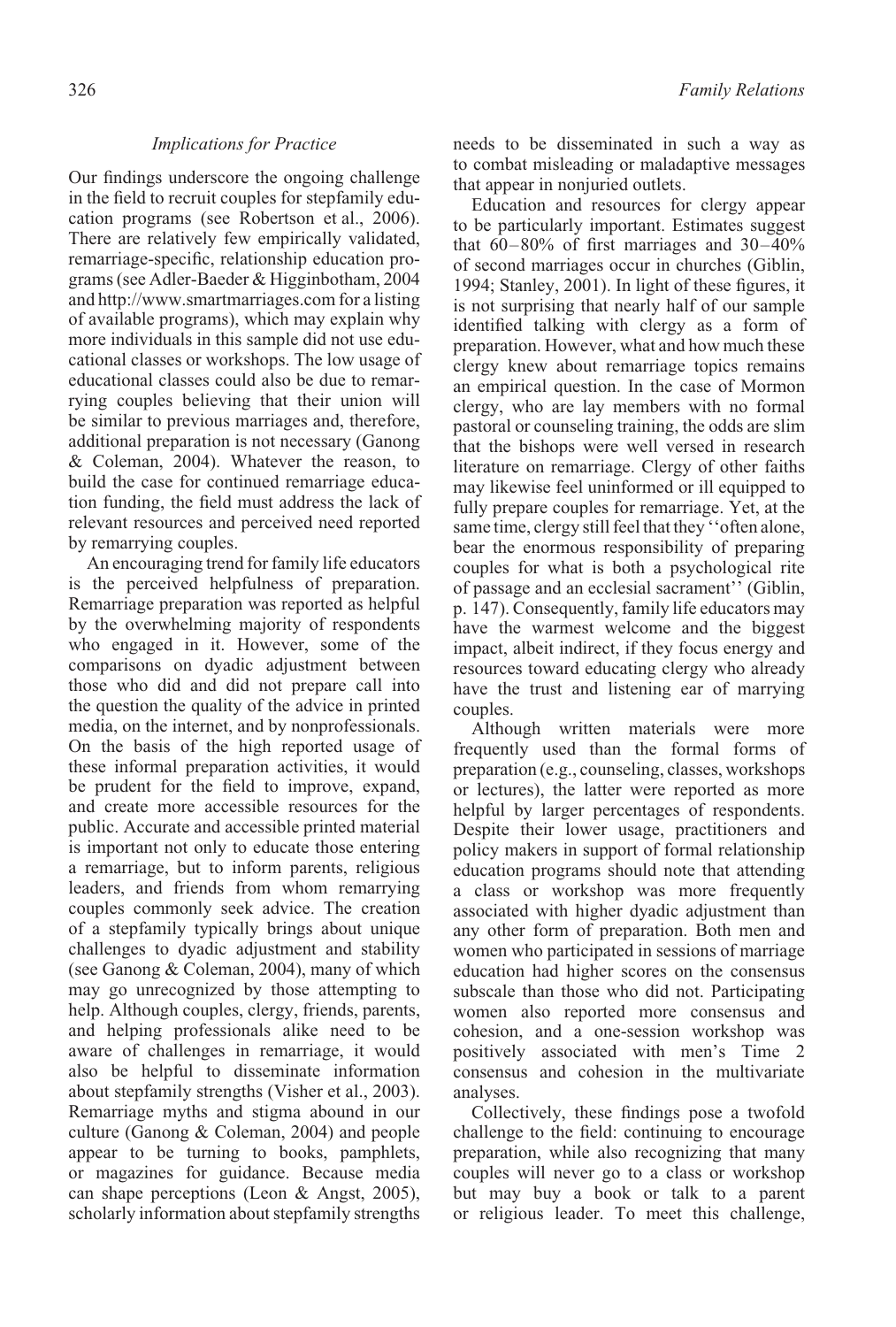the recommendations of Ganong and Coleman (1989) still have a great degree of relevance. Inasmuch as people may not be aware of how or where to access quality remarriage related resources, professionals need to improve the ''marketing'' aspect of remarriage education opportunities. By partnering with Extension faculty who have outreach responsibilities (see Goddard & Olsen, 2004) or other professionals with links to media, religious, or community outlets, the ability of scholars and practitioners to extend research-based information to remarrying couples, of diverse characteristics and comfort levels, can be magnified.

# **CONCLUSION**

Almost two decades have passed since Ganong and Coleman (1989) conducted their study of remarriage preparation. The results of the current study suggest that very little has changed, although the demographics of this contemporary sample and the 1989 study continue to limit generalizability to diverse stepfamilies (e.g., Mormons account for fewer than 2% of the adult U.S. population; Pew Forum on Religion and Public Life, 2007). The most frequent forms of preparation in the Ganong and Coleman (1989) study were cohabitation and written materials. Current findings corroborate these trends. One difference between the two studies is the increase in individuals who identified talking with parents, religious leaders, or other couples as a form of preparation. Inasmuch as individuals are most likely to turn to known contacts and written material, marriage educators and policy makers should be careful to not put all their efforts or resources into promoting formal classroom educational experiences. Rather, for an initiative to have broad reach, there should be a multifaceted approach that recognizes the value and positive potential of formal and informal, face-to-face and written, as well as professional and nonprofessional types of preparation. For remarried couples in particular, community groups, mentor couples, books, and the web (i.e., chat rooms) are examples of nontraditional supports that hold promise and deserve exploration (cf. Ganong & Coleman, 2004).

Ironically, informal modes of preparation are the most used but also the least researched. The literatures on formal clinical and educational premarital interventions continue to grow disproportionately to the number of people who actually go to a marriage counselor or attend a marriage education program. Although there is evidence of their efficacy, few in our sample, as is the case with first-marriage samples (Doss et al., 2009), pursue a formal route for their preparation. Rather, the most common forms of preparation are those that can occur in private – not public settings. By one's self, with a partner, or with trusted friends, family, or religious leaders, remarrying couples can prepare at their own pace, receive free advice, and never leave their comfort zones. If this is the modern reality, and as a field we seek to improve and enhance preparation, then much more attention needs to be directed to learning about – and infusing with researchbased material – the counsel clergy give, the advice parents and friends share, and the information printed in the popular media.

Although the social climate regarding remarriage has changed and more men are participating in preparation activities, there are still many women and men who see remarriage preparation as unnecessary. Social scientists have recognized the need for distinct content in remarriage preparation and have cautioned family practitioners that couples entering remarriage may not be adequately prepared if they only participate in educational experiences geared toward general couple relationship skills and issues (Adler-Baeder & Higginbotham, 2004; Halford et al., 2003). There is ample empirical research on remarriage to create and provide useful resources geared specifically to the needs of remarrying couples (see Ganong & Coleman, 2004, for a review of extant literature). Now the challenge for scholars and practitioners alike is to find ways to make quality, research-based resources widely accessible and attractive to remarrying couples and the sources they look to for advice.

## **REFERENCES**

- Adler-Baeder, F., & Higginbotham, B. (2004). Implications of remarriage and stepfamily formation for marriage education. *Family Relations*, *53*, 448 – 458.
- Ashton, S. L. (2005). *Beliefs, practices, and training in marriage preparation: A comparison between members of the Association of Mormon Counselors and Psychotherapists (AMCAP) and select protestant clergy*. Unpublished Master's Thesis, Brigham Young University, Provo, UT.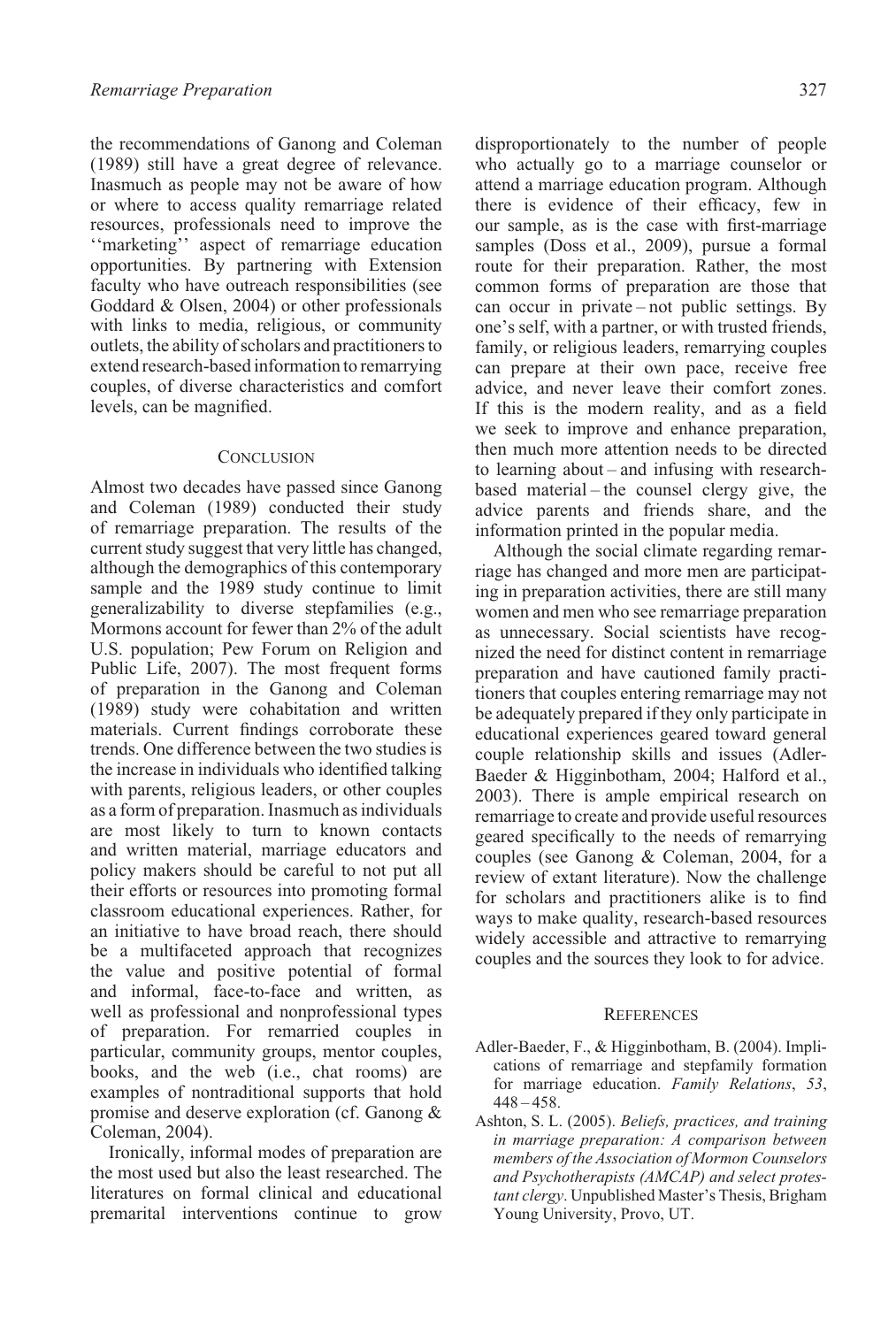- Bramlett, M. D., & Mosher, W. D. (2001). First marriage dissolution, divorce, and remarriage: United States. *Advance data from vital and health statistics (No .323)* Hyattsville, MD: National Center for Health Statistics.
- Brotherson, S. E., & Duncan, W. C. (2004). Rebinding the ties that bind: Government efforts to preserve and promote marriage. *Family Relations*, *53*, 459 – 468.
- Busby, D. M., Christensen, C., Crane, D. R., & Larson, J. H. (1995). A revision of the dyadic adjustment scale for use with distressed and nondistressed couples: Construct hierarchy and multidimensional scales. *Journal of Marital and Family Therapy*, *21*, 289 – 308.
- Carroll, J. S., & Doherty, W. J. (2003). Evaluating the effectiveness of premarital prevention programs: A meta-analytic review of outcome research. *Family Relations*, *52*, 105 – 118.
- Coie, J. D., Watt, N. F., West, S. G., Hawkins, J. D., Asarnow, J. R., Markman, H. J., Ramey, S. L., Shure, M. B., & Long, B. (1993). The science of prevention: A conceptual framework and some direction for a national research program.*American Psychologist*, *48*, 1013 – 1022.
- Coleman, M., Ganong, L., & Fine, M. (2000). Reinvestigating remarriage: Another decade of progress. *Journal of Marriage and Family*, *62*, 1288 – 1307.
- Dillman, D. A. (2000). *Mail and internet surveys: The tailored design model* (2nd ed.). New York: John Wiley and Sons.
- Doss, B. D., Rhoades, G. K., Stanley, S. M., & Markman, H. J. (2009). Marital therapy, retreats, and books: The who, what, when, and why of relationship help-seeking. *Journal of Marital and Family Therapy*, *35*, 18 – 29.
- Ganong, L. H., & Coleman, M. (1989). Preparing for remarriage: Anticipating the issues, seeking solutions. *Family Relations*, *38*, 28 – 33.
- Ganong, L. H., & Coleman, M. (2004). *Stepfamily relationships: Development, dynamics, and interventions* New York: Kluwer Academic/Plenum Publishers.
- Giblin, P. (1994). Premarital preparation: Three approaches. *Pastoral Psychology*, *42*, 147 – 161.
- Goddard, W., & Olsen, C. (2004). Cooperative extension initiatives in marriage and couples education. *Family Relations*, *53*, 433 – 439.
- Halford, W. K., Markman, H. J., Kline, G. H., & Stanley, S. M. (2003). Best practice in couple relationship education. *Journal of Marital and Family Therapy*, *29*, 385 – 406.
- Hanna, S. L., & Knaub, P. K. (1981). Cohabitation before remarriage: Its relationship to family strengths. *Alternative Lifestyles*, *4*, 507 – 522.
- Hawkins, A. J., Blanchard, V. L., Baldwin, S. A., & Fawcett, E. B. (2008). Does marriage and relationship education work? A meta-analytic

study. *Journal of Consulting and Clinical Psychology*, *76*, 723 – 734.

- Hawkins, A. J., Carroll, J. S., Doherty, W. J., & Willougby, B. (2004). A comprehensive framework for marriage education. *Family Relations*, *53*, 547 – 558.
- Heaton, T. B. (1987). Four characteristics of the Mormon family. *Dialogue: A Journal of Mormon Thought*, *20*, 101 – 114.
- Leon, K., & Angst, E. (2005). Portrayals of stepfamilies in film: Using media images in remarriage education. *Family Relations*, *54*, 3 – 23.
- Lyster, R. F., Russell, M. N., & Hiebert, J. (1995). Preparation for remarriage: Consumers' view. *Journal of Divorce and Remarriage*, *24*, 143 – 157.
- Manning, W. D., & Smock, P. J. (2005). Measuring and modeling cohabitation: New perspectives from qualitative data. *Journal of Marriage and Family*, *67*, 989 – 1002.
- Messinger, L. (1976). Remarriage between divorced people with children from previous marriages: A proposal for preparation for remarriage. *Journal of Marriage and Family Counseling*, *2*, 193 – 200.
- Ooms, T., Bouchet, S., & Parke, M. (2004). *Beyond marriage licenses: Efforts in states to strengthen marriage and two-parent families* Washington, DC: Center for Law and Social Policy. Retrieved December 18, 2008, from http://www.clasp.org/ publications/beyond\_marr.pdf.
- Pew Forum on Religion and Public Life. (2007). *U.S. Religious Landscape Survey*. Retrieved February 20, 2009, from http://religions.pewforum. org/pdf/report-religious-landscape-study-full.pdf.
- Putnam, R. D. (2000). *Bowling alone: The collapse and revival of American community*. New York: Simon & Schuster.
- Robertson, A., Adler-Baeder, F., Collins, A., DeMarco, D., Fein, D., & Schramm, D. (2006). *Meeting the needs of married, low-income stepfamily couples in marriage education services.* Cambridge, MA: Abt Associates Inc.
- Schoen, R., & Canudas-Romo, V. (2006). Timing effects on divorce: 20th century experience in the United States. *Journal of Marriage and Family*, *68*, 749 – 758.
- Schramm, D. G., Marshall, J. P., Harris, V. W., & Lee, T. R. (2005). After ''I do'': The newlywed transition. *Marriage and Family Review*, *38*,  $45 - 67$ .
- Spanier, G. B. (1976). Measuring dyadic adjustment: New scales for assessing the quality of marriage and similar dyads. *Journal of Marriage and the Family*, *38*, 15 – 28.
- Stanley, S. M. (2001). Making a case for premarital education. *Family Relations*, *50*, 272 – 280.
- Stanley, S. M., Rhoades, G. K., & Markman, H. J. (2006). Sliding versus deciding: Inertia and the premarital cohabitation effect. *Family Relations*, *55*, 499 – 509.